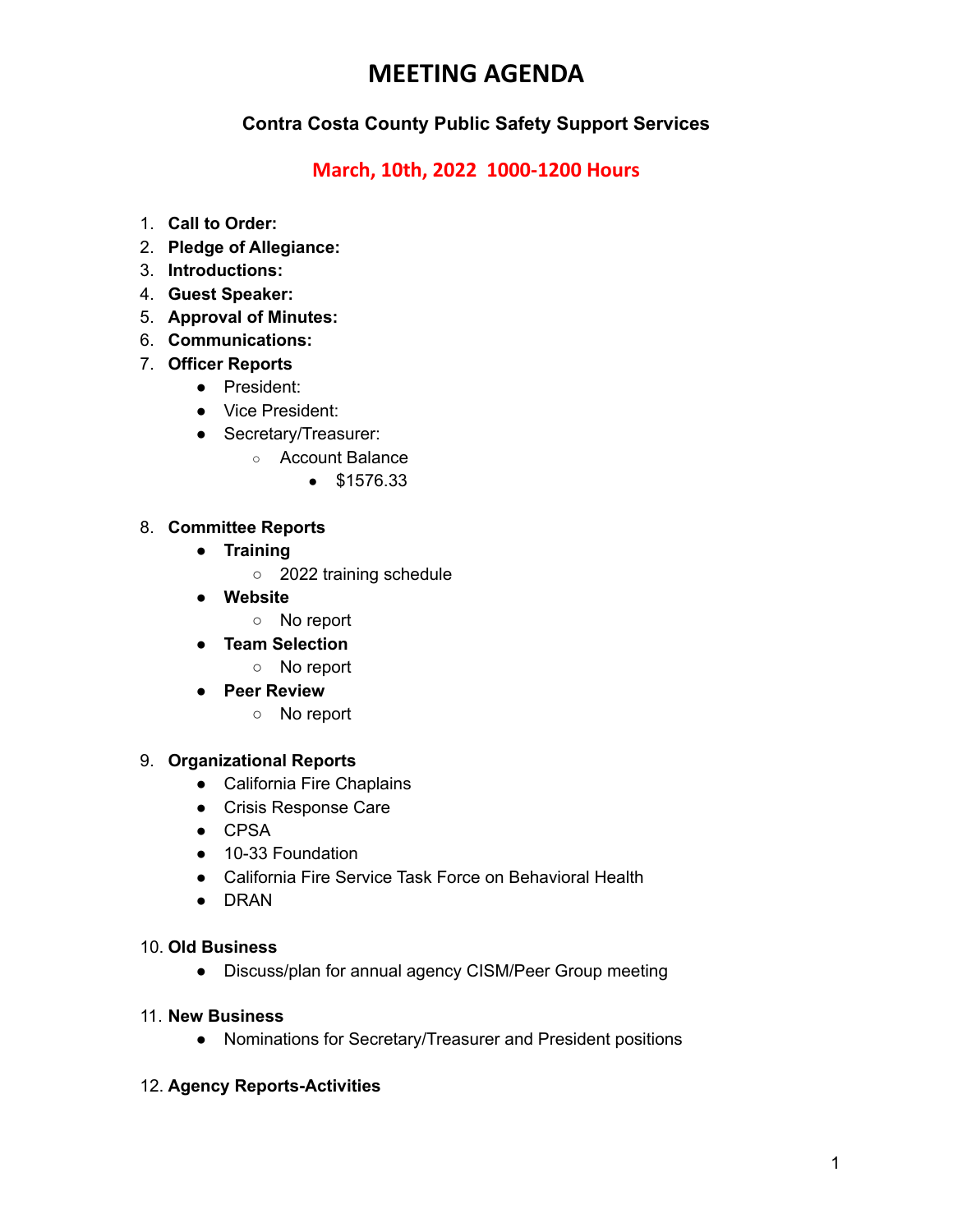## **MEETING AGENDA**

- **● Fire**
	- **San Ramon Valley F.P.D. (Engineer Nate Smith)**
	- **Contra Costa County F.P.D. (Captain Chris Hummel)**
	- **Moraga-Orinda F.P.D. (Captain John Bensley )**
	- **East Contra Costa F.P.D. (Firefighter Lance Brashier)**
	-
	- **El Cerrito Fire (vacant)**
	- **Rodeo Hercules F.P.D. (Capt. Jack Clapp)**
	- **Pinole Fire (vacant)**
	-
	-
	- **○ Federal Fire (vacant)**
	- **○ Cal Fire SCU (vacant)**
	- **Alameda County F.P.D (BC Michael Abele)**
	-
	- **○ EBRPD Fire (vacant)**
	-
	-
- **● Law**
	-
	-
	-
- **● EMS**
	-
- **● MHP**
	-
	-
- **● Chaplain**
	-
	-
	-
- **● Other**
- 13. **Define Future Action Items:**
	- **●**
	- **●**
	- **●**
	- **●**
	- **●**
- 14. **Good of the Order:**
- -
	-
	-
- **Crockett F.P.D. (Lieutenant Earl Brown)**
	-
	-
	-
- **Richmond Fire (Firefighter Justin Ceasar)**
- **○ Chevron Fire (BC Mario Ferrer)**
	-
	- -
- **○ Fremont Fire (Andy Swartzall Nurse Educator)**
	-
- **Piedmont Fire (Lt. Kevin Robinson)**
- **○ Albany Fire (Chief Lance Calkins)**
- **San Ramon P.D. (Sergeant Rob Ransom)** ○ **CCCSO (John Rock)** ○ **CHP (Brandon Correia)**
- **○ AMR (vacant)**

**○ Mental Health (Colleen Pennington, PsyD) ○ Mental Health (Rachelle Zemlok, PsyD)**

**○ San Ramon P.D. (Chaplain Nick Vleisides)** ○ **ECCFPD (Father Robert Rien) ○ CCCSO (Chaplain Joe Pratchard)**